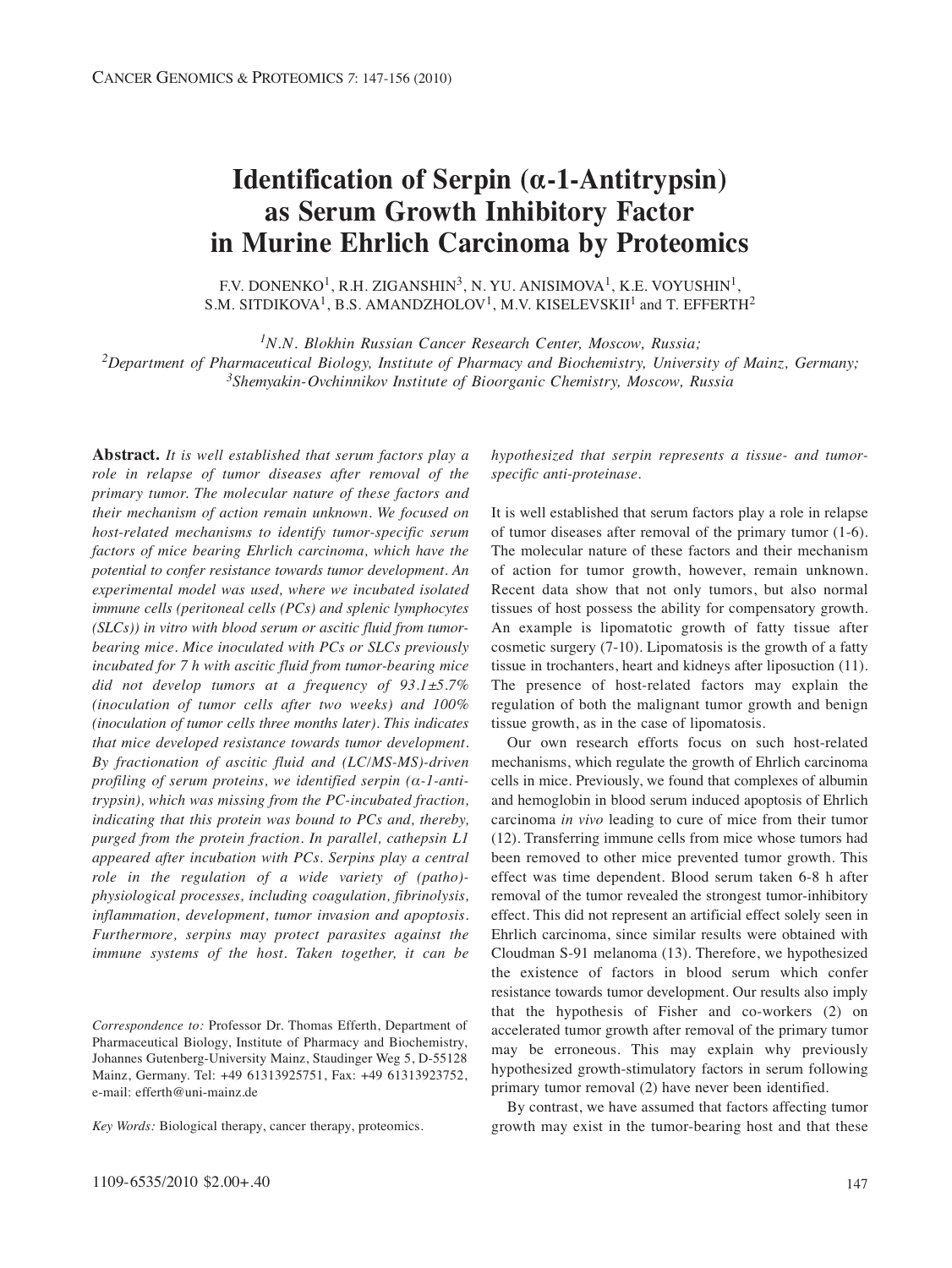factors do not only reveal growth-regulatory function for tumors, but also for healthy organs and tissues of an organism. Possibly, such factors are produced and subsequently absorbed by the host. Removal of target cells, *e.g.* tumor cells, might lead to reduced absorption rates of these factors. Hence, removal of tumor cells might be accompanied by an increase of the concentration of these factors in blood serum.

We have shown that increasing the levels of an hitherto uncharacterized factor induced a negative feedback mechanism, which inhibited the development of this factor by the host (13). This in turn led to inhibition of tumor growth as shown for Ehrlich carcinoma and Cloudman S-91 melanoma. This can be taken as a clue for the existence of an equilibrium between serum factors and target cells, which might influence each other. It has also recently been shown by us that glycoproteins, peripheral blood leukocytes, splenic leukocytes, and peritoneal cells participate in the regulation of this balance (13). The infringement of such a balance resulted in the occurrence of new cellular properties, leading to resistance of mice towards tumor growth. These tumorsuppressing features became apparent upon transfer of blood serum from tumor-bearing mice to healthy mice inoculated with cancer cells  $(13)$ .

The aim of the present investigation was to identify tumorspecific serum factors of mice bearing Ehrlich carcinoma, which have the potential to confer resistance towards tumor development. For this purpose, we incubated isolated immune cells (peritoneal cells or spleen lymphocytes) from intact mice *in vitro* with blood serum or ascitic fluid from tumor-bearing mice.

## **Materials and Methods**

*Tumor and animal experimentation.* Ascitic Ehrlich carcinoma (aneuploid strain ELD) was obtained from the bank of tumor strains of the N. N. Blokhin Russian Cancer Research Center, Moscow (Russia). Ascitic Ehrlich carcinoma cells were transplanted intraperitoneally (*i.p.*) to obtain ascitic tumors or to obtain solid tumors by intramuscular injection (*i.m.*) into the right hind limb of C57Bl/6 mice (1×106 cells/mouse diluted in 100 μl RPMI-1640 medium; Panecko, Russia). The experiments were carried out using 2- to 3-month-old C57Bl/6 male mice. The animals were obtained from Stolbovaya Company (Moscow, Russia). The mice received standard laboratory feed and tap water *ad libitum*. All experiments were carried out in accordance with the legal regulations for animal experimentation in Russia and with official permission of the Institute of Experimental Diagnosis and Therapy of Tumors of the N. N. Blokhin Russian Cancer Research Center (14).

*Induction of resistance towards tumor growth.* Peritoneal cells (PCs) and splenic cells (SLCs) were collected from intact mice. The technique of SLCs isolation leads to destruction of the spleen and to a certain extent also of SLCs. Debris of destroyed SLCs will be in the medium, complicating protein identification. Since the isolation of PCs is gentle, we isolated this type of cells.

Ascitic fluid was collected from mice with ascitic Ehrlich carcinoma 10 days after tumor cells injection. Proteins of ascitic fluid were separated into fractions by ultrafiltration membranes under air pressure with nominal molecular weight limit (NMWL) of 300 kDa (fraction 1), 100 kDa (fraction 2), 50 kDa (fraction 3) and 10 kDa (fraction 4) (Millipore, USA). Proteins were diluted in RPMI-1640 medium and transferred to PD-10 columns (Amersham Biosciences, Freiburg, Germany). Cell and protein fractions were co-incubated for different times, 7 h for experimental groups and 4 h for control groups at  $37^{\circ}$ C and  $5\%$  CO<sub>2</sub> (Table I). Duration of cell incubation with fractions of proteins has been determined and previously described (13). Subsequently,  $3\times10^6$  cells per mouse were subcutaneously inoculated into healthy mice. After 14 days, 1×106 tumor cells were inoculated into these mice intraperitoneally. (Each group included 10 animals. Statistical calculations were made using Student's *t*-test. The data were considered as significant at *p*-values below 0.05.

*Affinity chromathograpy*. Ascitic fluid from tumor-bearing mice was diluted in 0.05 M sodium acetate buffer (pH 6.0, 0.01% sodium azide) containing 0.25 M sodium chloride and 1 mM  $Ca^{2+}$ ,  $Mg^{2+}$ and Mn2+ transferred to PD-10 columns (Amersham Biosciences), and left for 12 h at 4˚C. The precipitate was separated by centrifugation at 10,000 ×g for 20 min. Proteins were applied to ConA Sepharose columns (Pharmacia). Non-bound serum proteins were eluted by 0.05 M sodium acetate buffer (pH 6.0, 0.01% sodium azide) containing 0.25 M sodium chloride and 1 mM Ca<sup>2+</sup>,  $Mg^{2+}$  and  $Mn^{2+}$ , while the bound proteins were eluated by an 0.05 M sodium acetate buffer (pH 6.0, 0.01% sodium azide) containing 0.25 M sodium chloride and 1 mM Ca<sup>2+</sup>, Mg<sup>2+</sup>, Mn<sup>2+</sup> and 2% saccharose (fraction 5) and then were eluted by an 0.05 M sodium acetate buffer (pH 6.0, 0.01% sodium azide) containing 0.25 M sodium chloride and 1 mM Ca<sup>2+</sup>, Mg<sup>2+</sup>, Mn<sup>2+</sup> and 4% methyl  $\alpha$ -Dmanno-pyranoside (fraction 6) (Sigma, USA) with the help of a GP-250 programmed gradient pump (Pharmacia). Protein elution was monitored in a flow cell at  $\lambda$ =280 nm.

*Gel-filtration.* Fraction 5 was additionally purified by a gel-filtration using Superdex G-75 (GE Health Care, USA) to collected major protein peaks.

*Protein gel electrophoresis.* Protein samples were separated by SDS/PAGE on a 12.5% gel and stained with Coomassie blue according to Laemmli (15). Samples subjected to SDS/PAGE were solubilized in sample buffer, containing 63 mM Tris/HCl, pH 6.8, 10% (v/v) glycerol, 2% (w/v) SDS, and 30 M bromophenol blue. 2- Mercaptoethanol 5% (v/v) was conditionally added or omitted in the sample buffer. Unless stated otherwise, 12.5% acrylamide gels with a bisacrylamide/acrylamide ratio of 0.8:30 were used. Samples were applied in quantities of 10 and 50 μg protein/lane to evaluate all components of protein complexes.

*Mass spectrometry.* Samples were prepared according to Laemmli with some modifications (15). After SDS/ PAGE (8-20% gradient gel), the gel was stained with Coomassie R-250 and protein bands were excised and cut into 1×1 mm pieces. A piece of gel was washed twice for 5 min in 70 μl 50% 200 mM  $NH_4HCO_3$ –50% acetonitrile mixture (v/v) and placed in 70 μl acetonitrile for 15 min. Acetonitrile was then removed, and the gel was dried using a SpeedVac for 20 min. The dried gel piece was put in 3 μl trypsin solution (15 ng/μl) in 50 mM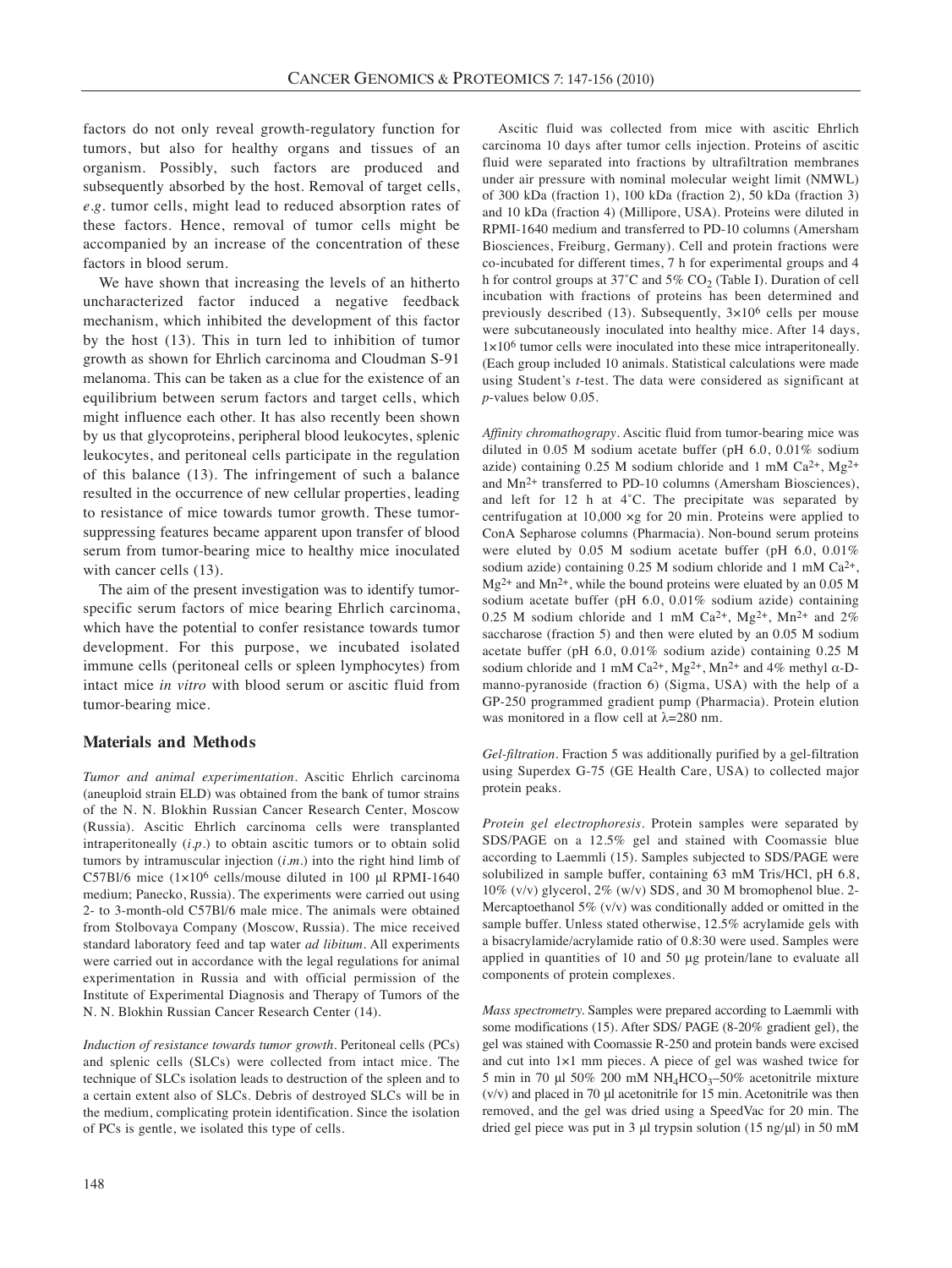| N  | Fraction of ascitic fluid                                                                   | Number of resistant<br>mice compared<br>to all mice 14 days<br>after donor<br>cells injection <sup>#</sup> | Number of resistant<br>mice compared<br>to all mice three<br>months after donor<br>cells injection |
|----|---------------------------------------------------------------------------------------------|------------------------------------------------------------------------------------------------------------|----------------------------------------------------------------------------------------------------|
| 1. | Ascitic fluids                                                                              | 9/10                                                                                                       | 9/9                                                                                                |
|    | Control                                                                                     | 0/10                                                                                                       | 0/10                                                                                               |
| 2. | Fraction 1: fraction of ascitic fluid with proteins of more than 300 kDa                    | 3/10                                                                                                       | $0/3^{#}$                                                                                          |
|    | Control                                                                                     | 0/10                                                                                                       | 0/10                                                                                               |
| 3. | Fraction 2: fraction of ascitic fluid with proteins in a range of 100 to 300 kDa            | 3/10                                                                                                       | $0/3^{#}$                                                                                          |
|    | Control                                                                                     | 0/10                                                                                                       | 0/10                                                                                               |
| 4. | Fraction 3: fraction of ascitic fluid with proteins in a range of 50 to 100 kDa             | 9/10                                                                                                       | 9/9                                                                                                |
|    | Control                                                                                     | 0/10                                                                                                       | 0/10                                                                                               |
| 5. | Fraction 4: fraction of ascitic fluid with proteins of less than 50 kDa                     | 0/10                                                                                                       |                                                                                                    |
|    | Control                                                                                     | 0/10                                                                                                       |                                                                                                    |
| 6. | Fraction 5: first fraction of ascitic fluid with glycoproteins in a range of 50 to 100 kDa  | 7/10                                                                                                       | $6^{#}/7$                                                                                          |
|    | Control                                                                                     | 0/10                                                                                                       | 0/10                                                                                               |
| 7. | Fraction 6: second fraction of ascitic fluid with glycoproteins in a range of 50 to 100 kDa | 0/10                                                                                                       |                                                                                                    |
|    | Control                                                                                     | 0/10                                                                                                       |                                                                                                    |

Table I. *Influence of different protein fractions of ascitic fluid from tumor-bearing mice on peritoneal cells and spleen lymphocytes from healthy mice on induction of resistance towards Ehrlich carcinoma growth in healthy recipient mice.*

Peritoneal cells (PCs) (3×106 cells) were treated *in vitro* with protein fractions from ascites of tumor-bearing mice and subcutaneously injected into healthy mice. Fourteen days after donor cell injection,  $1 \times 10^6$  Ehrlich carcinoma cells were intraperitoneally applied. Three months later, mice which were resistant to tumor development after the first tumor cell injection (14 days) received another injection of the same type of tumor cells  $(3\times10^6$ cells). #Mice still alive after the first injection of ascitic cells were injected with tumor cells again three months later. Repeated tumor cell injection caused tumor growth. The tumors growth in early resistant mice was very slowly (about 30-60 days) and without development of ascitic fluid. In control groups, mice developed ascitic fluid and died within 20 days.

 $NH<sub>4</sub>HCO<sub>3</sub>$ , kept on ice for 30 min, and then incubated overnight at 37˚C. The next day, 6 μl 50% acetonitrile in 0.1% trifluoroacetic acid (TFA) were added to the gel, and the gel was incubated for 2 h. After incubation, 2 μl of the above gel solution were taken and mixed with matrix solution (10 mg/ml 2.5 dihydroxybenzoic acid in 50% acetonitrile–0.1% TFA, v/v) and applied to mass spectrometry (MS). Mass spectra were acquired using an MALDI time-of-flight (TOF)/MS (Ultraflex TOF/TOF; Bruker Daltonik GmbH, Bremen, Germany) equipped with 337 nm nitrogen laser in reflector mode in the m/z range 800-5000 Da. The data were processed using Bruker Daltonics Flex Analysis 2.2 software, and peaks of trypsin fragments contained in samples were used for calibration. The following search parameters were used: accuracy of mass determination 100 ppm, SwissProt protein sequence Database, Rodentia taxon (rodent), one missed cleavage, possible methionine oxidation. If the value of Score parameter calculated for each protein exceeded 70, identification was accepted as reliable. The method for calculation of the Score parameter is described at http://www.matrixscience.com/ help/scoring\_help.html.

*Liquid chromatography-electrospay injection (LC-ESI) MS/MS.* Experiments were carried out using an LC-MS system, consisting of an Agilent 1200 Series HPLC-Chip (Agilent Technology) combined with an Agilent 6520 Accurate-Mass Q-TOF LC/MS system (Agilent Technology). Before and after incubation proteins of fraction 5 with PCs, proteins of fraction 5 were additionally purified by gel-filtration with Superdex G-75 to collect major protein peaks.

*Ion-exchange chromatography.* Samples of fraction 5 before and after incubation with PCs were applied to Sepharose QFF columns equilibrated with 20 mM Tris/HCl buffer (pH 7.4). Fractions were eluted from the column with a linear gradient of 0-0.35 M NaCl in the equilibration buffer, in order to increase the sensitivity of LC-MS. All proteins identified are listed in Table II. Comparative constituents of fractions containing  $\alpha$ -1-antitrypsin are shown in Tables III and IV.

*HPLC-Chip.* Protein ID chip with 150×0.075 mm analytical column and 40 nl enrichment column were used. The experimental conditions were as follows: Sample load: 5 μl of peptide solution obtained from in-gel trypsin digestion of proteins; flow: 300 nl/min analytical pump, 3 μl/min loading pump; mobile phases A: 5% acetonitrile, 0.1% formic acid (FA), B: 90% acetonitrile, 0.1% FA; gradients: 0% B to 50% B at 50 min, then 80% B at 60 min until 65 min, then 0% B at 65.1 min; stop time: 70 min and 10 min equilibration time. The analytes were trapped in 100% solvent A.

*Q-TOF MS.* The conditions were: drying gas: 4 l/min, 325˚C; skimmer: 65 V; fragmentor: 175 V; collision energy: slope 3.7 V, offset 2.5 V; MS scan range and rate: 300-2000 at 3 Hz; MS/MS scan range and rate: 50-3000 at 3Hz; autoMS/MS: 3 precursors, active exclusion on with 1 repeat and release after 0.3 min; preferred charge state: 2, 3, >3, unknown.

*Database searches.* Protein database searches were performed with Spectrum Mill MS Proteomics Workbench Rev A.03.03.084 SR4 (licensed to Kurchatov Institute, Moscow, Russia). The SwissProt database (Rodentia taxon) was used with trypsin specificity, one missed cleavage, 50% minimum scored peak intensity, and dynamic peak threshold.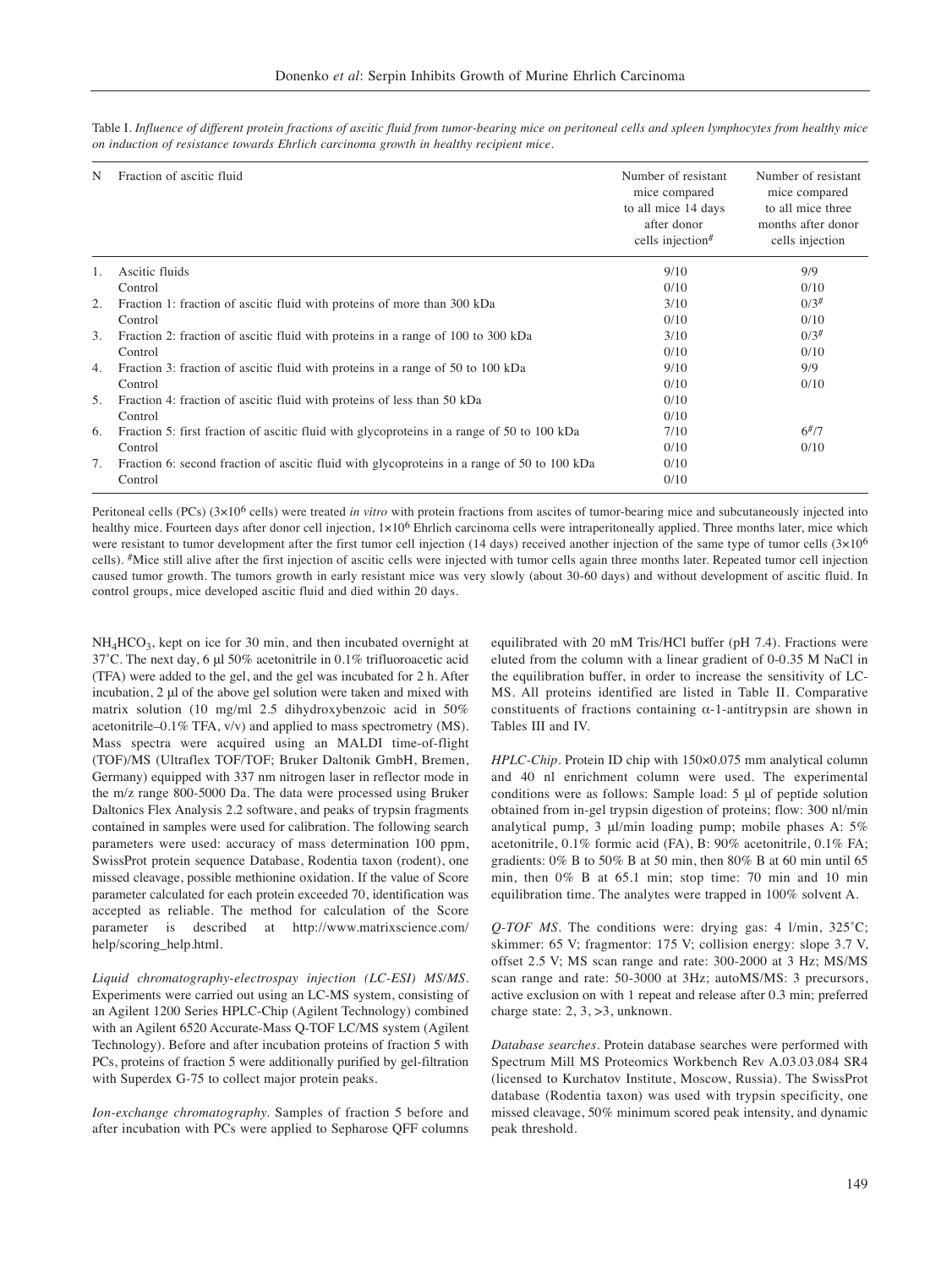|     | Protein name                                              | Protein MW (Da) | Database accession# | Protein pI |
|-----|-----------------------------------------------------------|-----------------|---------------------|------------|
| 1.  | Haptoglobin                                               | 38752.5         | Q61646              | 5.88       |
| 2.  | Clusterin                                                 | 51655.9         | Q06890              | 5.47       |
| 3.  | H-2 class I histocompatibility antigen, Q10 alpha chain 1 | 37251.2         | P01898              | 5.13       |
| 4.  | Hemoglobin subunit beta-2                                 | 15878.3         | P02089              | 7.85       |
| 5.  | Inter-alpha-trypsin inhibitor heavy chain H3              | 99366.2         | O61704              | 5.70       |
| 6.  | Carboxypeptidase N subunit 2                              | 60479.5         | Q9DBB9              | 5.53       |
| 7.  | Alpha-1-antitrypsin 1-1 Serpina1a                         | 46002.8         | P07758              | 5.44       |
| 8.  | Kininogen-1                                               | 73102.5         | O08677              | 6.05       |
| 9.  | Angiotensinogen                                           | 51990.7         | P11859              | 5.26       |
| 10. | Inter-alpha-trypsin inhibitor heavy chain H2              | 105928.4        | O61703              | 6.82       |
| 11. | Plasma kallikrein                                         | 71369.0         | P <sub>26262</sub>  | 8.40       |
| 12. | Heat-shock cognate 71 kDa protein                         | 70871.4         | P63017              | 5.38       |
| 13. | Serine protease inhibitor A3K                             | 46880.2         | P07759              | 5.05       |
| 14. | Complement factor B                                       | 85005.0         | P04186              | 7.18       |
| 15. | Fibrinogen gamma chain                                    | 49391.7         | O8VCM7              | 5.54       |
| 16. | Plasminogen                                               | 90782.4         | P20918              | 6.20       |
| 17. | Apolipoprotein A-I                                        | 30587.6         | Q00623              | 5.65       |
| 18. | Serotransferrin                                           | 76724.3         | Q921I1              | 6.94       |
| 19. | Platelet glycoprotein V                                   | 63468.2         | O08742              | 9.23       |
| 20. | Fibrinogen beta chain                                     | 54753.0         | Q8K0E8              | 6.68       |
| 21. | Mannosyl-oligosaccharide 1,2-alpha-mannosidase IA 2       | 73276.2         | P45700              | 6.34       |
| 22. | Sulfhydryl oxidase 1                                      | 82785.8         | Q8BND5              | 6.73       |
| 23. | Complement component C8 beta chain 2                      | 66229.8         | <b>O8BH35</b>       | 8.07       |
| 24. | Hemopexin                                                 | 51341.1         | O91X72              | 7.92       |
| 25. | Fetuin-B                                                  | 42713.0         | Q9QXC1              | 6.17       |
| 26. | Complement component C8 alpha chain 3                     | 66080.7         | O8K182              | 6.13       |
| 27. | Inter-alpha-trypsin inhibitor heavy chain H1              | 101083.4        | Q61702              | 6.50       |
| 28. | Inter-alpha-trypsin inhibitor heavy chain H3              | 99366.2         | Q61704              | 5.70       |
| 29. | Inter-alpha-trypsin inhibitor heavy chain H2              | 105928.4        | Q61703              | 6.82       |
| 30. | Ig mu chain C region membrane-bound form 4                | 52527.1         | P01873              | 5.98       |
| 31. | Complement component C9                                   | 62002.7         | P06683              | 5.56       |
| 32. | Vitronectin                                               | 54849.3         | P29788              | 5.67       |
| 33. | Complement C1s-A subcomponent                             | 76858.0         | Q8CG14              | 4.97       |
| 34. | Alpha-1-antitrypsin 1-2 Serpina1b                         | 45974.9         | P22599              | 5.32       |
| 35. | Liver carboxylesterase N                                  | 61172.4         | P23953              | 5.11       |
| 36. | Thyroxine-binding globulin Serpina7 5                     | 47052.5         | P61939              | 6.07       |
| 37. | Pigment epithelium-derived factor                         | 46234.3         | P97298              | 6.48       |
| 38. | Insulin-like growth factor-binding protein complex acid 6 | 66960.3         | P70389              | 6.13       |
| 39. | Serum albumin                                             | 68678           | P07724              | 5.75       |
| 40. | Zinc-alpha-2-glycoprotein                                 | 35256.0         | Q64726              | 5.83       |

Table II. *Identification of proteins in tumor resistance-conferring protein fractions of ascitic fluid from Ehrlich carcinoma-bearing mice by LC/MS.* 

*Exhaustion of biological activity of fraction 5.* The interaction of FITC-labeling glycoproteins of serum blood with PCs has previously been described. It has been shown that removal ascitic liquids (a primary tumor) of mice is accompanied by an increase in linkage FITC-labeling glycoproteins of serum with PCs. This change of interaction of serum glycoproteins and PCs was tumorspecific and is caused by tumor removal in mice. To simulate this phenomenon *in vitro*, PCs were isolated from mice without tumor, and serum glycoproteins from mice with tumor. As this animal system is syngenic all other antigens should be identical (13).

PCs from intact mice (5×106 cells/ml) were incubated with medium containing proteins of fraction 5 for 4 h at 37˚С and 5%  $CO<sub>2</sub>$ . Proteins of fraction 5 were obtained as described above. Proteins were then diluted in RPMI-1640 medium transferred to PD-10 columns (Amersham Biosciences). Volumes of medium were

approximately five time less than volumes of the ascitic fluids which these proteins were derived from. Cells were then removed by centrifugation for 15 min at 800 ×g. The same procedure was applied for spleen cells. After the incubation of cells with medium, they were filtered through 0.22 μm membrane. The medium was subjected to a Superdex G-75 column for removal of proteins with different sizes than proteins of fraction 5. The exhausted fraction 5 lost the ability to induce resistance to Ehrlich carcinoma growth in mice.

#### **Results**

The experimental design is shown in Figure 1. The results of the experiments are presented in Table I. Mice inoculated with PC previously incubated for 7 h with ascitic fluid did not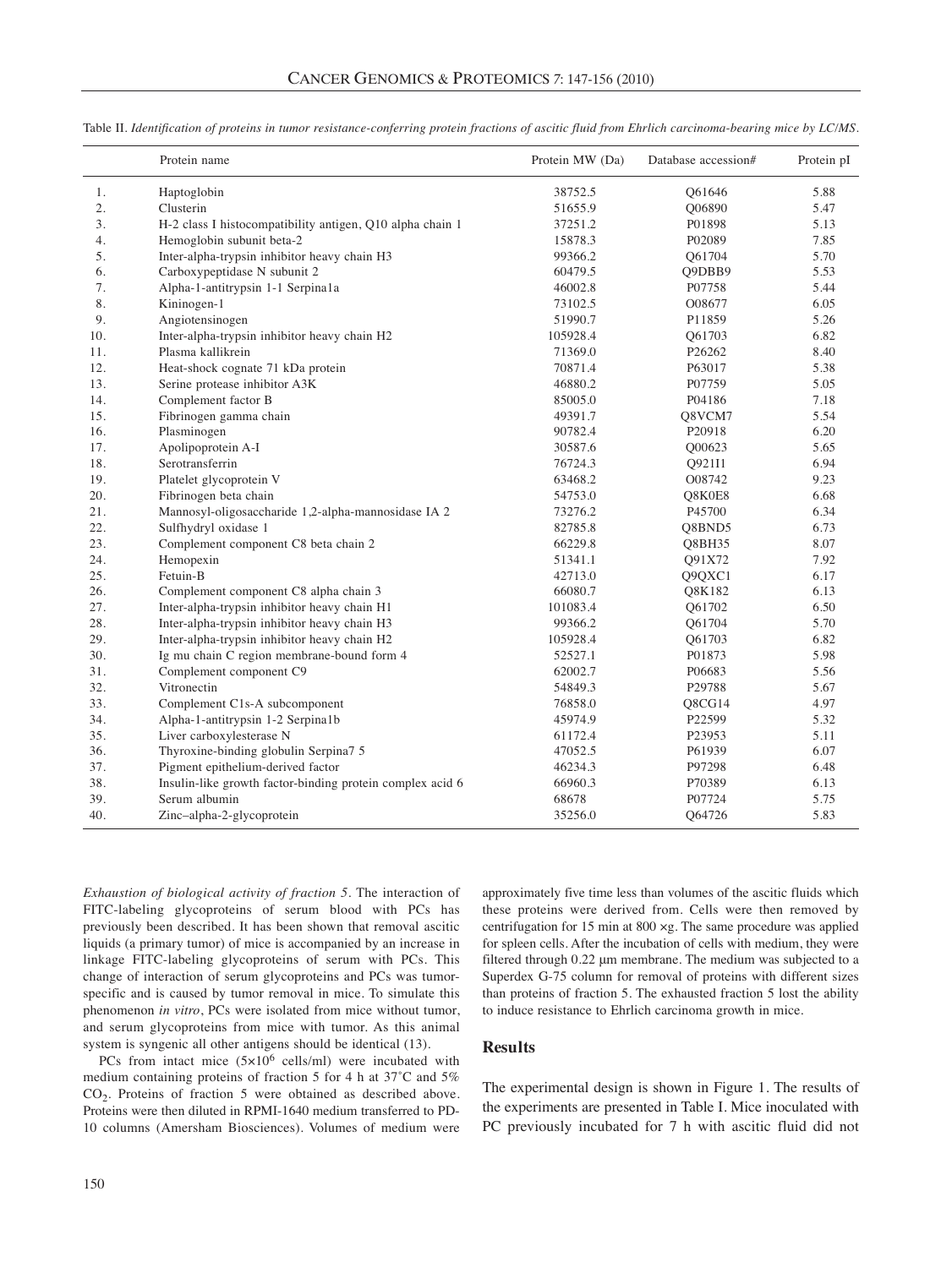| Run<br>#       | Run<br>name | Group<br>(f#)  | Spectra<br>(f# )        | Distinct<br>peptides<br>(f#) | Distinct<br>summed<br>MS/MS<br>search score | $%$ AA<br>coverage | Mean<br>peptide<br>spectral<br>intensity | Protein<br><b>MW</b><br>(Da) | Protein<br>pI | Database<br>accession<br># | Protein<br>name                                                    |
|----------------|-------------|----------------|-------------------------|------------------------------|---------------------------------------------|--------------------|------------------------------------------|------------------------------|---------------|----------------------------|--------------------------------------------------------------------|
| 2              | D2          | $\mathbf{1}$   | 10                      | 8                            | 148.87                                      | 28                 | 5.48e+005                                | 45974.9                      | 5.32          | P22599                     | $\alpha$ -1-Antitrypsin 1-2                                        |
| $\mathfrak{2}$ | D2          | $\overline{2}$ | 6                       | 5                            | 100.61                                      | 7                  | 1.87e+005                                | 38752.5                      | 5.88          | O61646                     | Haptoglobin                                                        |
| 2              | D2          | 3              | $\overline{7}$          | 5                            | 57.10                                       | 12                 | $3.23e+005$                              | 37251.2                      | 5.13          | P01898                     | H-2 class histo-<br>compatibility antigen,<br>Q10 $\alpha$ chain 1 |
| 2              | D2          | $\overline{4}$ | 9                       | 3                            | 49.37                                       | 4                  | $2.18e+005$                              | 73102.5                      | 6.05          | O08677                     | Kininogen-1                                                        |
| $\overline{2}$ | D2          | 5              | $\overline{2}$          | $\overline{2}$               | 45.85                                       | 5                  | 2.73e+005                                | 105928.4                     | 6.82          | O61703                     | Inter- $\alpha$ -trypsin<br>inhibitor heavy chain H2               |
| $\mathfrak{2}$ | D2          | 6              | 2                       | 2                            | 44.13                                       | 8                  | $1.01e + 005$                            | 61172.4                      | 5.11          | P23953                     | Liver carboxylesterase N                                           |
| $\mathfrak{2}$ | D2          | $\tau$         | $\mathfrak{2}$          | $\overline{c}$               | 38.56                                       | 5                  | 8.94e+004                                | 51990.7                      | 5.26          | P11859                     | Angiotensinogen                                                    |
| $\mathfrak{2}$ | D2          | 8              | $\mathfrak{2}$          | $\overline{c}$               | 36.02                                       | 5                  | 1.55e+005                                | 99366.2                      | 5.70          | O61704                     | Inter- $\alpha$ -trypsin inhibitor<br>heavy chain H3               |
| $\mathfrak{2}$ | D2          | 9              | $\overline{2}$          | $\overline{c}$               | 32.07                                       | $\overline{4}$     | $1.55e+005$                              | 60479.5                      | 5.53          | O9DBB9                     | Carboxypeptidase<br>N subunit 2                                    |
| 2              | D2          | 10             | 2                       | $\overline{c}$               | 27.75                                       | 21                 | $3.00e + 004$                            | 15878.3                      | 7.85          | P02089                     | Hemoglobin subunit<br>$\beta$ -2 OS                                |
| $\overline{2}$ | D2          | 11             | $\overline{2}$          | $\overline{2}$               | 22.42                                       | $\mathbf{1}$       | 1.33e+005                                | 101083.4                     | 6.50          | O61702                     | Inter- $\alpha$ -trypsin inhibitor<br>heavy chain H1               |
| $\overline{2}$ | D2          | 12             | $\overline{2}$          | $\overline{2}$               | 20.46                                       | 5                  | 7.68e+004                                | 46234.3                      | 6.48          | P97298                     | Pigment epithelium-<br>derived factor                              |
| $\overline{2}$ | D2          | 13             | $\mathfrak{2}$          | $\overline{c}$               | 18.71                                       | 3                  | $1.02e + 005$                            | 41302.1                      | 5.96          | P01901                     | H-2 class I histo-<br>compatibility antigen,<br>$K-B \alpha$ chain |
| 2              | D2          | 14             | $\overline{\mathbf{c}}$ | 2                            | 16.69                                       | 3                  | $1.50e + 005$                            | 30587.6                      | 5.65          | O00623                     | Apolipoprotein A-I                                                 |
| $\overline{2}$ | D2          | 15             | $\overline{2}$          | $\mathbf{1}$                 | 15.64                                       | $\overline{2}$     | $5.09e + 004$                            | 66229.8                      | 8.07          | <b>O8BH35</b>              | Complement component<br>$C8 \beta$ chain                           |
| 2              | D2          | 16             | $\mathbf{1}$            | $\mathbf{1}$                 | 14.92                                       | 3                  | $1.12e+005$                              | 49391.7                      | 5.54          | O8VCM7                     | Fibrinogen $\gamma$ chain                                          |
| $\overline{c}$ | D2          | 17             | 1                       | $\mathbf{1}$                 | 14.69                                       | 3                  | $5.22e+004$                              | 54753.0                      | 6.68          | O8K0E8                     | Fibrinogen $\beta$ chain                                           |
| $\overline{c}$ | D2          | 18             | 1                       | 1                            | 12.75                                       | 5                  | 1.98e+005                                | 51655.9                      | 5.47          | O06890                     | Clusterin                                                          |

Table III. *Identification of proteins from fraction 5 which were eluted during ion-exchange chromatography together with serpin (α-1-antitrypsin) before incubation with peritoneal cells by LC/MS.* 

The isolation of serpin was performed by the method of Mistry *et al.* (22).

develop tumors at a frequency of 9 out of 10 mice (inoculation of Ehrlich carcinoma cells after two weeks) or 100% (inoculation of Ehrlich carcinoma cells three months later). Inhibition of tumor growth was observed in mice injected both with PCs and SLCs 6-8 h after infringement of balance between the tumor and the tumor-bearing host. In the present work, the infringement of balance between tumor and host was simulated *in vitro* by incubation of PCs and SLCs from mice without tumor with ascitic liquid or its fractions from tumorbearing mice. Table I shows the data of animals injected with PCs. However, SLCs possessed the same ability to induce resistance mice to tumor growth. Accordingly, it has previously been shown that tumor growth was not inhibited in mice which received PCs and SLCs 4 h after tumor removal. Therefore, the control group of animals received PCs 4 h after incubation with PCs and ascitic liquid or its fractions. This indicates that mice developed resistance towards tumor development. In resistant mice, after intraperitoneal injection of  $1\times10^6$  tumor cells per mouse, tumor growth was not detected at least for one year. By contrast, resistance towards tumor formation was not observed in the control group and the life span of mice was not more than 20 days.

To further analyze this phenomenon, we prepared different fractions of the ascitic fluid: fractions with proteins of >300 kDa (fraction 1), of 100-300 kDa (fraction 2), of 50-100 kDa (fraction 3), and of <50 kDa (fraction 4). Furthermore, two glycoprotein fractions were prepared, one with lower affinity than concavalin A, which were eluted by saccharose (fraction 5) and another with higher affinity than concavalin A, which was eluated by methylmannopyranoside (fraction 6). Corresponding controls were prepared for all six fractions. As shown in Table I, fractions 1 and 2 weakly prevented tumor formation in mice. Only 3 out of 10 mice were resistance to tumor growth. This resistance towards tumor growth was short. A repeated injection of ascitic cells three months later resulted in tumor growth in three mice. The tumor growth rate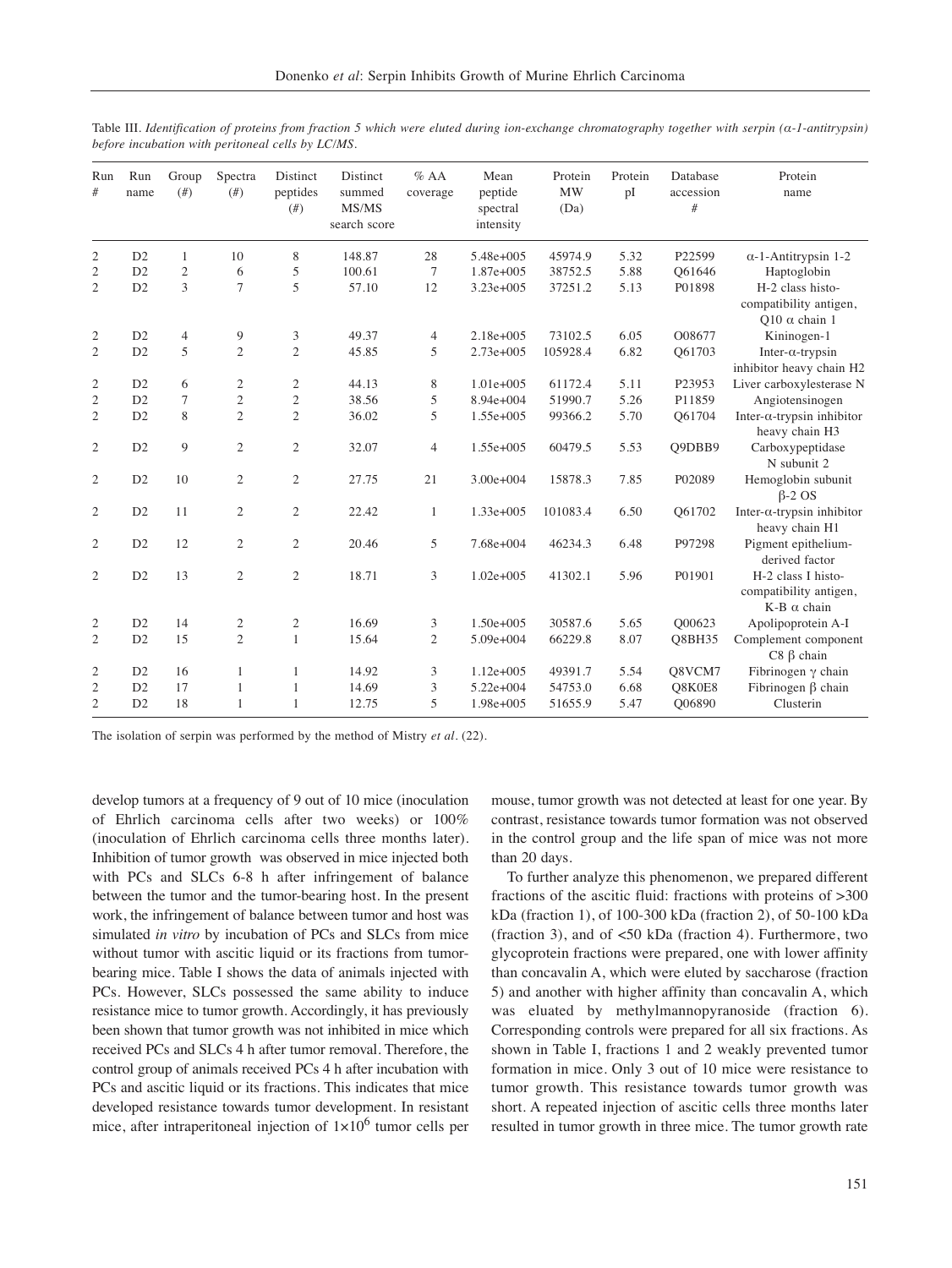| Run<br>#     | Run<br>name    | Group<br>(f# ) | Spectra<br>(f#) | Distinct<br>peptides<br>(f#) | Distinct<br>summed<br>MS/MS<br>search score | $%$ AA<br>coverage | Mean<br>peptide<br>spectral<br>intensity | Protein<br><b>MW</b><br>(Da) | Protein<br>pI | Database<br>accession<br># | Protein<br>name                                     |
|--------------|----------------|----------------|-----------------|------------------------------|---------------------------------------------|--------------------|------------------------------------------|------------------------------|---------------|----------------------------|-----------------------------------------------------|
| 1            | D <sub>1</sub> | 1              | 13              | 12                           | 208.79                                      | 9                  | 1.18e+006                                | 38752.5                      | 5.88          | O61646                     | Haptoglobin                                         |
| 1            | D1             | $\overline{2}$ | 4               | 9                            | 164.28                                      | 12                 | $1.09e + 005$                            | 51655.9                      | 5.47          | O06890                     | Clusterin                                           |
| 1            | D <sub>1</sub> | 3              | 10              | 9                            | 163.05                                      | 12                 | $2.41e+005$                              | 37251.2                      | 5.13          | P01898                     | H-2 class I                                         |
|              |                |                |                 |                              |                                             |                    |                                          |                              |               |                            | histocompatibility antigen,<br>$010 \alpha$ chain 1 |
| 1            | D <sub>1</sub> | 4              | 5               | 5                            | 55.62                                       | 28                 | $1.12e+005$                              | 15878.3                      | 7.85          | P02089                     | Hemoglobin subunit $\beta$ -2                       |
| 1            | D1             | 5              | 5               | 5                            | 55.31                                       | 6                  | $2.83e+005$                              | 99366.2                      | 5.70          | O61704                     | Inter- $\alpha$ -trypsin                            |
|              |                |                |                 |                              |                                             |                    |                                          |                              |               |                            | inhibitor heavy chain H3                            |
| $\mathbf{1}$ | D <sub>1</sub> | 6              | $\overline{4}$  | $\overline{4}$               | 55.21                                       | $\tau$             | $1.61e+005$                              | 60479.5                      | 5.53          | O9DBB9                     | Carboxypeptidase                                    |
|              |                |                |                 |                              |                                             |                    |                                          |                              |               |                            | N subunit 2                                         |
| 1            | D <sub>1</sub> | 7              | 3               | 3                            | 46.13                                       | $\overline{4}$     | 1.81e+005                                | 73102.5                      | 6.05          | O08677                     | Kininogen-1                                         |
| 1            | D1             | 8              | 3               | $\mathfrak{2}$               | 44.67                                       | 5                  | 5.80e+005                                | 51990.7                      | 5.26          | P11859                     | Angiotensinogen                                     |
| 1            | D1             | 9              | $\mathfrak{2}$  | $\overline{c}$               | 31.92                                       | 3                  | 1.16e+005                                | 105928.4                     | 6.82          | O61703                     | Inter- $\alpha$ -trypsin                            |
|              |                |                |                 |                              |                                             |                    |                                          |                              |               |                            | inhibitor heavy chain H2                            |
| 1            | D <sub>1</sub> | 10             | 3               | 2                            | 30.66                                       | 3                  | $1.14e + 005$                            | 71369.0                      | 8.40          | P26262                     | Plasma kallikrein                                   |
|              |                |                |                 |                              |                                             |                    |                                          |                              |               |                            | (Mus musculus)                                      |
| 1            | D <sub>1</sub> | 11             | $\mathfrak{2}$  | $\overline{c}$               | 25.02                                       | $\overline{4}$     | 5.98e+004                                | 70871.4                      | 5.38          | P63017                     | Heat-shock cognate                                  |
|              |                |                |                 |                              |                                             |                    |                                          |                              |               |                            | 71 kDa protein                                      |
| $\mathbf{1}$ | D <sub>1</sub> | 12             | $\mathfrak{2}$  | 1                            | 22.29                                       | 5                  | $1.04e + 005$                            | 46880.2                      | 5.05          | P07759                     | Serine protease                                     |
|              |                |                |                 |                              |                                             |                    |                                          |                              |               |                            | inhibitor A3K                                       |
| 1            | D <sub>1</sub> | 13             | $\overline{2}$  | $\mathbf{1}$                 | 21.60                                       | $\overline{4}$     | 1.16e+005                                | 42051.3                      | 5.23          | P68134                     | Actin, $\alpha$ skeletal muscle                     |
| 1            | D <sub>1</sub> | 14             | 1               | 1                            | 15.99                                       | 1                  | $5.21e+004$                              | 85005.0                      | 7.18          | P04186                     | Complement factor B                                 |
| 1            | D <sub>1</sub> | 15             | 1               | 1                            | 15.22                                       | 3                  | 9.88e+004                                | 49391.7                      | 5.54          | Q8VCM7                     | Fibrinogen $\gamma$ chain                           |
| 1            | D1             | 16             | 1               | 1                            | 14.93                                       | $\overline{0}$     | 5.59e+004                                | 90782.4                      | 6.20          | P20918                     | Plasminogen                                         |
| 1            | D1             | 17             | 1               |                              | 14.88                                       | 3                  | 8.01e+004                                | 30587.6                      | 5.65          | O00623                     | Apolipoprotein A-I                                  |

Table IV. *Identification of proteins from fraction 5, which were eluated during ion-exchange chromatography together with serpin (α-1-antitrypsin) after incubation with peritoneal cells by LC/MS.* 

The isolation of serpin was performed by the method of Mistry *et al.* (22).

in these mice was much less than in the control group. In the control group, mice lived less than 20 days compared to two months in the experimental group.

A strong prevention of tumor formation was obtained for fractions 3 and 5. Nine out of ten mice which received fraction 3 and seven out of ten mice which received fraction 5 were resistant to tumor growth after tumor cell inoculation two weeks after PCs. This resistance towards tumor growth was much longer. Repeated injections of ascitic cells three months later resulted in inhibited tumor growth in nine out of nine mice which received fractions 3 and six out of seven mice which received fraction 5. The best protection rate was measured using fraction 3. Resistance towards tumor formation was found in nine out of ten mice (two-week regimen) and nine out of nine mice (three-month regimen). Fractions 4 and 6 as well as all control fractions did not confer resistance on mice towards tumor development.

As a next step, we investigated the active fractions 1, 2, 3, and 5 by LC/MS, in order to identify their molecular constituents. As can be seen in Table II, 40 proteins were identified in the activated protein fractions from tumorbearing mice, which were not found in the control samples from untreated animals.

To determine which of these differentially regulated serum proteins were functionally linked to resistance to tumor development, we incubated protein fraction 5 with PCs for 7 h, removed PCs by centrifugation, and subjected the fraction to LC/MS-MS. The comparison of the protein fraction before and after incubation showed that serpin  $(\alpha$ -1-antitrypsin) was absent from the PC-incubated fraction, indicating that this protein was bound to PCs and, thereby, purged from the protein fraction (Tables III and IV). The mass spectrum of serpin is shown in Figure 2.

This result obtained by LC/MS-MS was confirmed by gel electrophoresis and MALDI-TOF analyses. Fraction 5 revealed two major bands (A, B) with similar intensity (Figure 3, lane 2). The same two bands appeared at comparable intensities in fraction 6 (Figure 3, lane 3). After incubation of fraction 5 with PCs, the upper band (A1) was much weaker than the lower band (B1) (Figure 3, lane 4). The protein of band A1 had a molecular weight of 66 kDa and was identified as serpin  $(\alpha$ -1antitrypsin) with an intensity coverage of 42.8% by MS.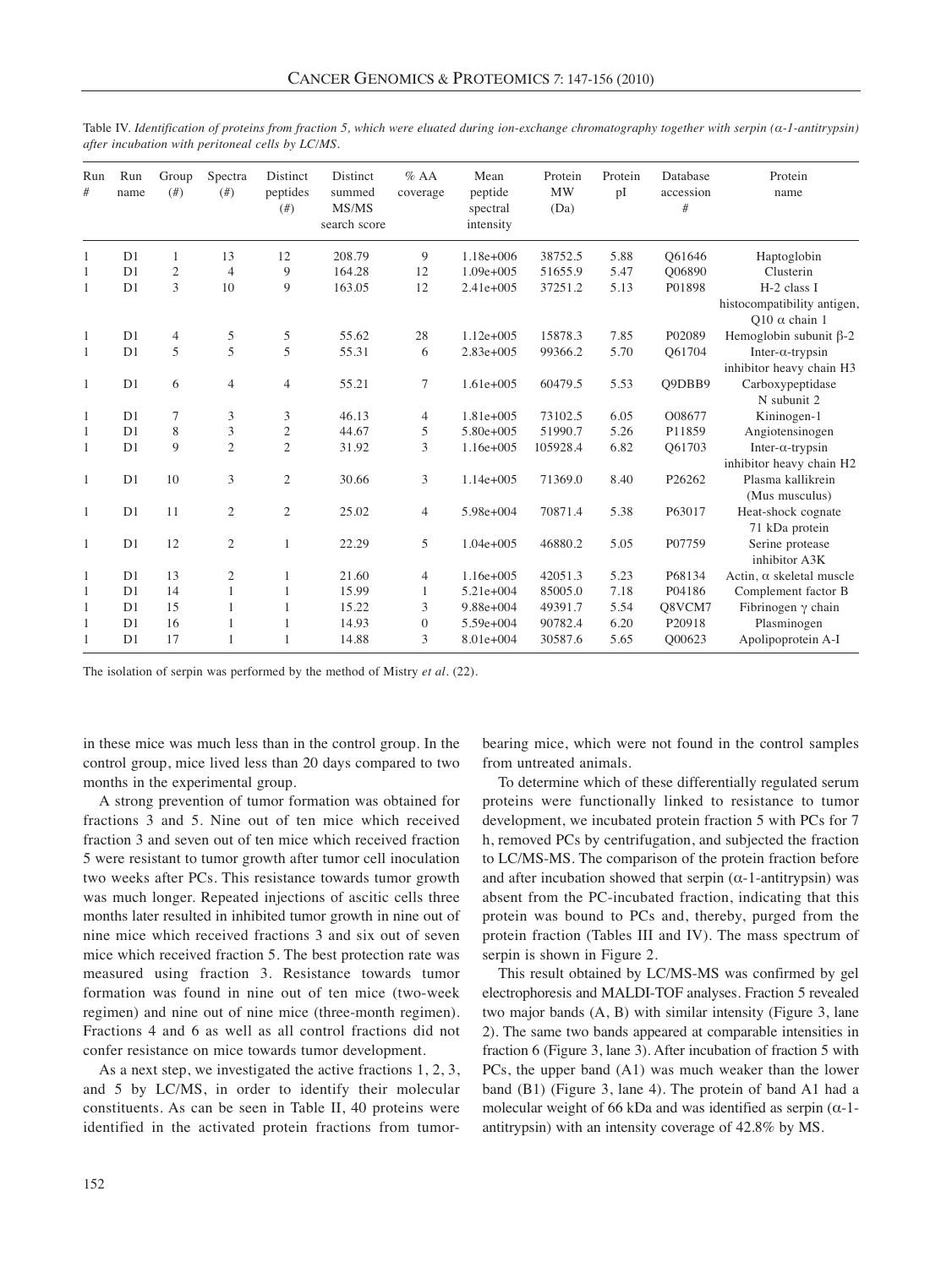

Figure 1. *Diagram of the experimental design.*

As shown in Figure 3 (lane 4), a weak band appeared at 37.5 kDa. Lane 4 was loaded with 10 μg total protein. When the loading volume was increased to 30 μg total protein, this band was clearly visible (Figure 3, lane 5). As determined by mass spectrometry, this band represents cathepsin L1, with 93.9% intensity coverage (Figure 4).

### **Discussion**

Recently, we have shown that proteins of ascitic liquids and serum of blood of mice with Ehrlich ascitic carcinoma form complexes (13). Protein complexes always have greater molecular weights than their free subunits. Therefore, tumorspecific activity of fractions 1 and 2 may be explained by the presence of impurities of non-complexed proteins from fraction 3 and by the presence of protein complexes from fraction 3. The biological activities of fractions 1 and 2 were weak and indicate that they were lost during purification. The tumorspecific activity in fraction 5 attests to the participation of glycosylated proteins, which bind to concavalin A by fructose molecules. By contrast, an absence of activity counters there being a role of glycosylated protein binding to concavalin A by mannose molecules. Therefore, it was interesting to compare the biological activity of glycosylated proteins of fractions 5 and 6. Proteins of a molecular size >100 kDa and <50 kDa were excluded from fractions 5 and 6. Taking all these considerations into account, we investigated proteins of fractions 5 and 6 with a molecular size of <100 kDa and >50 kDa. We found maximal biological activity in fraction 5, whereas fraction 6 was inactive. Interestingly, fraction 6 contained proteins of the same molecular weight, but these proteins were differently glycosylated (more mannose-binding sites) than proteins of fraction 5 (more fructose-binding sites).

The proteomic analyses finally led to the identification of serpin  $(\alpha$ -1-antitrypsin) as candidate protein to explain the biological activity of fraction 5. There is a divergence in the literature concerning the molecular weight of serpin (45 kDa) and its electrophoretic mobility. On the one hand, there are publications reporting a coincidence of electrophoretic mobility of serpin and its real molecular weight of 45 kDa (16). On the other hand, an electrophoretic mobility of approximately 65 kDa has also been described for serpin (17, 18). This significant change in electrophoretic mobility was assumed to be associated with changes in the spatial structure of the protein, or with an interaction of serpin with other proteins, *e.g.* albumin (17, 18). Therefore, the results presented in the current investigation showing the disappearance of a serpin band at 66 kDa are conceivable with the data in the literature.

We identified 40 different proteins, but only one protein of this fraction, serpin, disappeared in our experimental setting.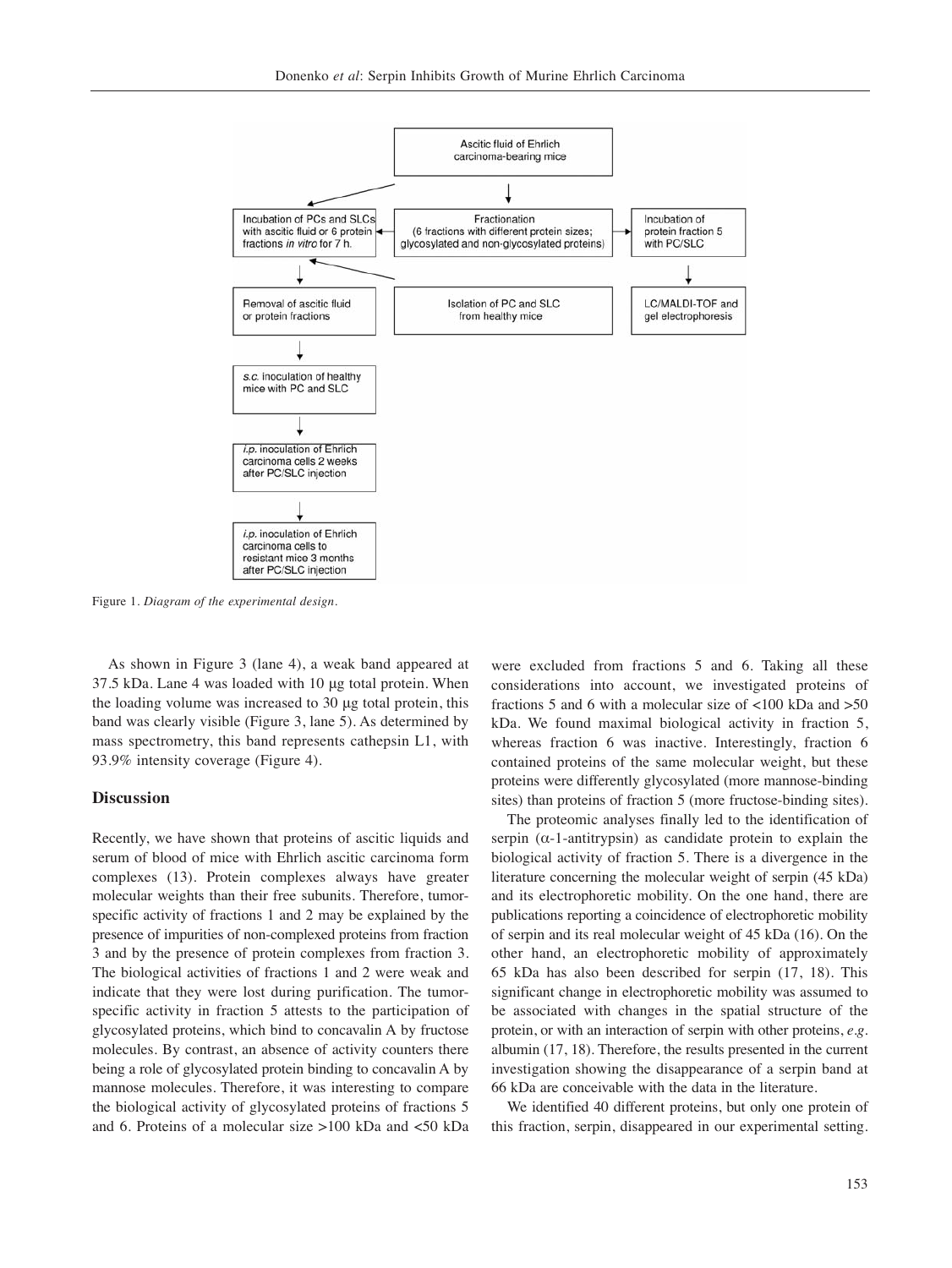

Figure 2. *Mass spectrum analysis of serpin (α-1-antitrypsin).*

Serpin is a major protein of blood serum with an amount of 200-400 mg in 100 ml blood serum. This indicates an eminent role of this protein in biological processes. The full exhaustion of serpin was accompanied by loss of tumor-specific activity of fraction 5. Absorption of serpin from fraction 5 by PC correlated with secretion of cathepsin L1. Interestingly, it has previously been reported that squamous cell carcinoma antigen (SSCA), another serpin member inhibited cathepsin L (19, 20). It can, therefore, be speculated that the purging of serpin  $(\alpha-1-)$ antitrypsin) in our investigation might lead to a re-expression of cathepsin L1, which is otherwise repressed in the presence of serpin  $(\alpha$ -1-antitrypsin).

Bearing in mind that inhibitors of proteases are frequently of low molecular weight (*e.g.* the pancreatic inhibitor of trypsin has a weight of only 6 kDa (21)), it is noteworthy that serpin is an inhibitor of elastase in neutrophils and has a molecular weight of 45 kDa. Furthermore, serpin is a thermosensitive and glycosylated protein. It can be speculated that this protein may perform complex cellular functions, rather than non-specific enzyme inactivation. Concerning lability of protein activity, it has been reported that during isolation of serpin only 0.22% of the total serum protein fraction retained specific enzymatic activity (22). Serpins play a central role in the regulation of a wide variety of (patho)physiological processes, including coagulation, fibrinolysis, inflammation, development, tumor invasion, and apoptosis (23, 24). Furthermore, serpins may protect parasites against the immune systems of the host (25). Taken together, it can be hypothesized that serpin represents a tissue- and tumor-specific anti-proteinase.



Figure 3. *Gel electrophoresis of protein fractions 5 and 6 from Ehrlich carcinoma-bearing mice before and after incubation with peritoneal cells from healthy mice. Lane 1, molecular weight markers (18, 25, 35, 45, 66, and 116 kDa). Lane 2, protein fraction 5 without incubation of peritoneal cells (10 μg proteins in lane). Lane 3, protein fraction 6 without incubation of peritoneal cells (10 μg proteins on lane). Lanes 4 and 5, protein fraction 5 after incubation with peritoneal cells for 7 h (10 μg proteins in lane 4, 50 μg proteins in lane 5).*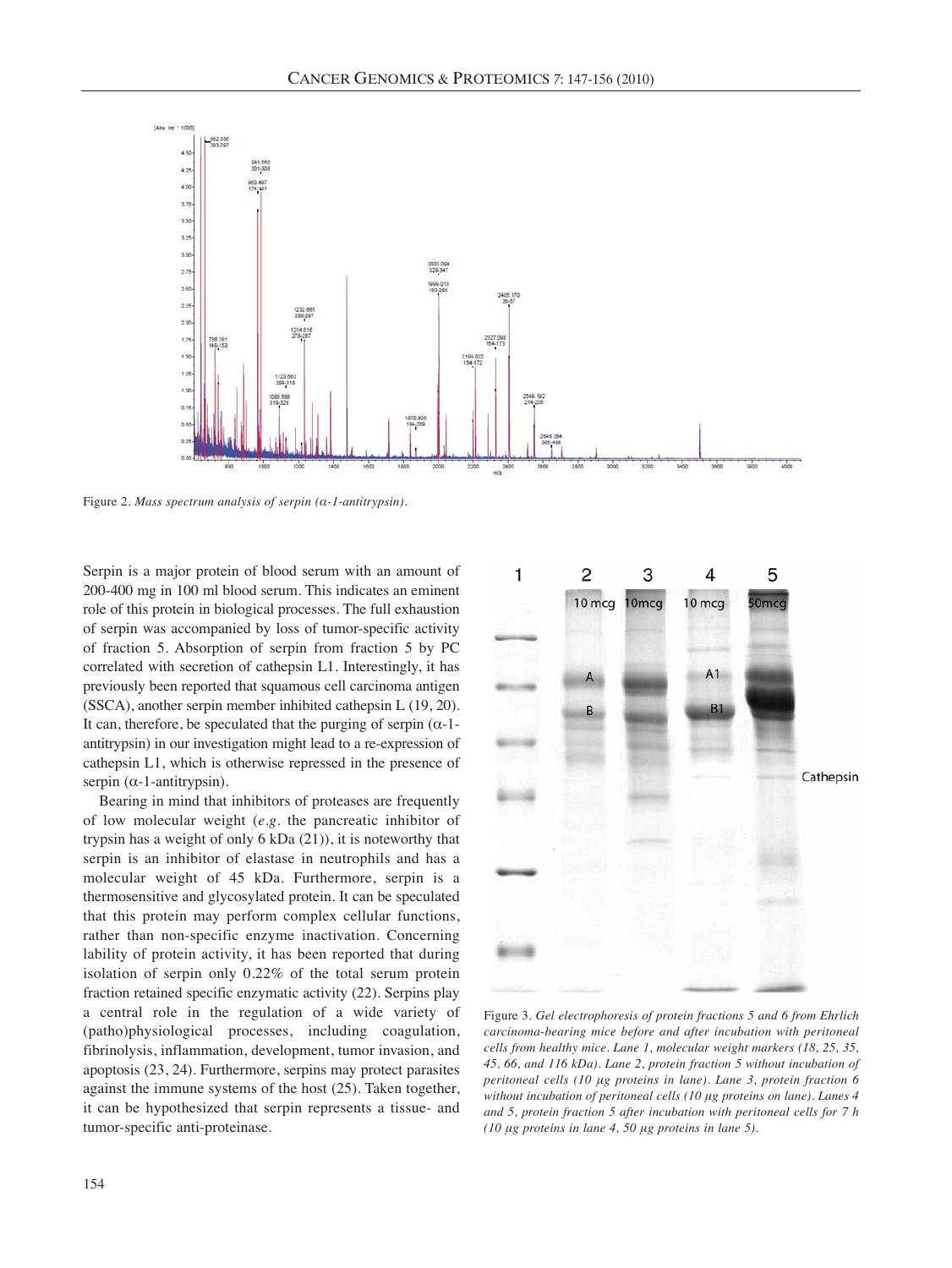

Figure 4. *Mass spectrum analysis of cathepsin L1.* 

The specificity of anti-proteinase activity is frequently determined by glycosylation (26, 27). Different glycosylation patterns of serpin might exert specific protection function in fatty tissue, muscular tissue, skin or other organs and tissues. Thus, growth, development, and quantity of a tissue in an organism might not only be determined by growth factors, but also by a balance of protases and anti-proteases. Such proteases are produced by immune cells located in corresponding tissue or organs, while anti-proteases are produced in the liver. The fact that immune cells generate tissue-specific proteinases supports this hypothesis (28). The phenomenon of regulation of different metabolic processes by specific proteases and antiproteases is well-known, *e.g.* for coagulation, fibrinolysis, kallikrein/kinin/kininogen system), but we hypothesize that this principle is even more global. The fact that serpins are ancient and well-conserved proteins throughout evolution may be taken as a clue for an ancient immune system, which controls the structure of organs and tissues. The question for the existence of such an ancient immune system arises. Previously, we have described the activity of a protease of *Klebsiella pneumoniae* (29). Surprisingly, this protease did not destroy secreted protein from *Klebsiella pneumoniae* itself, whereas mammalian target proteins were effectively destroyed. This clearly indicates that microbial proteases can recognize and distinguish own and foreign proteins. This capability may be interpreted as an early step in the evolution of immunity. The quantitative regulation of a tissue in a host by serpins is determined by the suicide properties of this molecule, *i.e.* one molecule of serpin inactivates one molecule of proteinase in a stoichiometric manner. The production of cathepsin L1 in parallel to serpin activity allows us to assume that this proteinase may destroy other cells which are not subject to protection in this tissue or organ (homing effect and concomitant immunity phenomenon). The production of cathepsin L1 by PCs may contribute to Ehrlich carcinoma growth in mice. Possibly, cathepsins can cause protein receptors to be shed from a surface of tumor cells. As a result of removal (shedding) of these protein structures from the tumor cell, it cannot be fixed and grow in this tissue.

Quantitative regulatory processes are characteristic not only for a tumor, but also for chronic infections and for parasites (30). This explains the phenomenon of homing, where mislocated cells in a tissue or organ cannot exert their function or are destroyed. Growth factors do not possess such specificity. Examples illustrating this phenomenon are growth factors of blood vessels. Their activity increases after removal of healthy tissue, *e.g.* liver tissue, or a tumor. However, accelerated growth of blood vessels is observed only in the corresponding healthy tissue or in the tumor. Vessel sprouting in other tissues with other tissue-specific proteinases does not take place.

The hypothesis also explains the large variety of different proteinases and anti-proteinases in an organism and the extreme structural complexity of these molecules. This hypothesis might also explain why it has not yet been possible to identify tumor-specific factors in blood serum. In the past, the conceptual idea was built on one or several growth-stimulatory factors assuming their absorption by tumor cells. Here, we assume that specific glycosylation